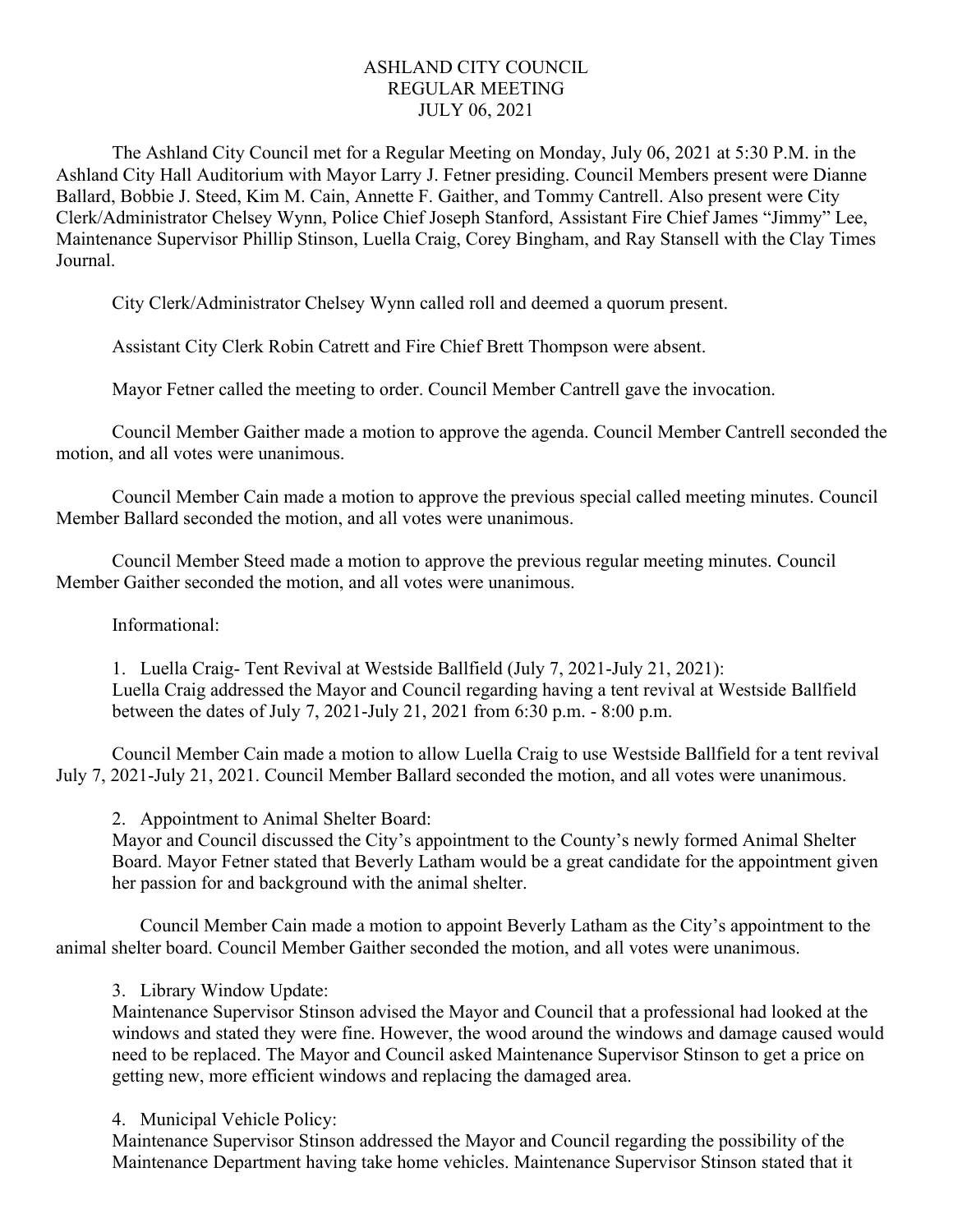would be a benefit for the city as well as the employees due to call ins that frequently occur. The Mayor and Council directed City Clerk Chelsey Wynn to work with the city attorneys to draft an ordinance for the Maintenance and Parks and Recreation Departments.

Committee Reports:

Mayor Fetner did not report.

Council Member Ballard did not report.

Council Member Steed did not report.

Council Member Cain did not report.

Council Member Gaither did not report.

Council Member Cantrell did not report.

Police Chief Stanford reported on recent animal cruelty cases and thefts.

Assistant Fire Chief James "Jimmy" Lee reported on recent calls.

Maintenance Supervisor Stinson reported on the progress of the Wynn Building bathroom renovations and that the department is still working on pressure washing the sidewalks.

City Clerk/Administrator Wynn reported on \$10,840.88 FEMA reimbursement funds from Hurricane Zeta damage, \$33,603.10 reimbursement funds from the Homeland Security Grant, and on the City of Ashland's 150-year Anniversary on December 19, 2021. City Clerk/Administrator Wynn addressed the Mayor and Council about possibly having an event or honoring the anniversary in some way.

New Business:

Council Member Gaither made a motion to approve the bills received since the last regular meeting in the amount of \$4,383.71. Council Member Cain seconded the motion, and all votes were unanimous.

Council Member Cain made a motion to purchase 19' panel Christmas Tree from Jubilee Décor at a cost of \$12,010.57 (can be paid from Alcohol Fund). Council Member Ballard seconded the motion, and all votes were unanimous.

Council Member Gaither made a motion to approve to pay One Stop Environmental \$15,175.00 for asbestos abatement and \$2,200.00 for hazardous debris cleanup for the Old Horn Café property. Council Member Cantrell seconded the motion, and all votes were unanimous.

Upon a question regarding buying out officer contracts, Police Chief Stanford reiterated to the Mayor and Council why the City of Ashland had to buyback contracts on the newly hired officers.

Council Member Cain made a motion made a motion to approve to pay the City of Lineville \$7570.40 for Police Academy Reimbursement for Isiah Williamson. Council Member Cantrell seconded the motion, and all votes were unanimous with the exception of Council Member Ballard who was opposed.